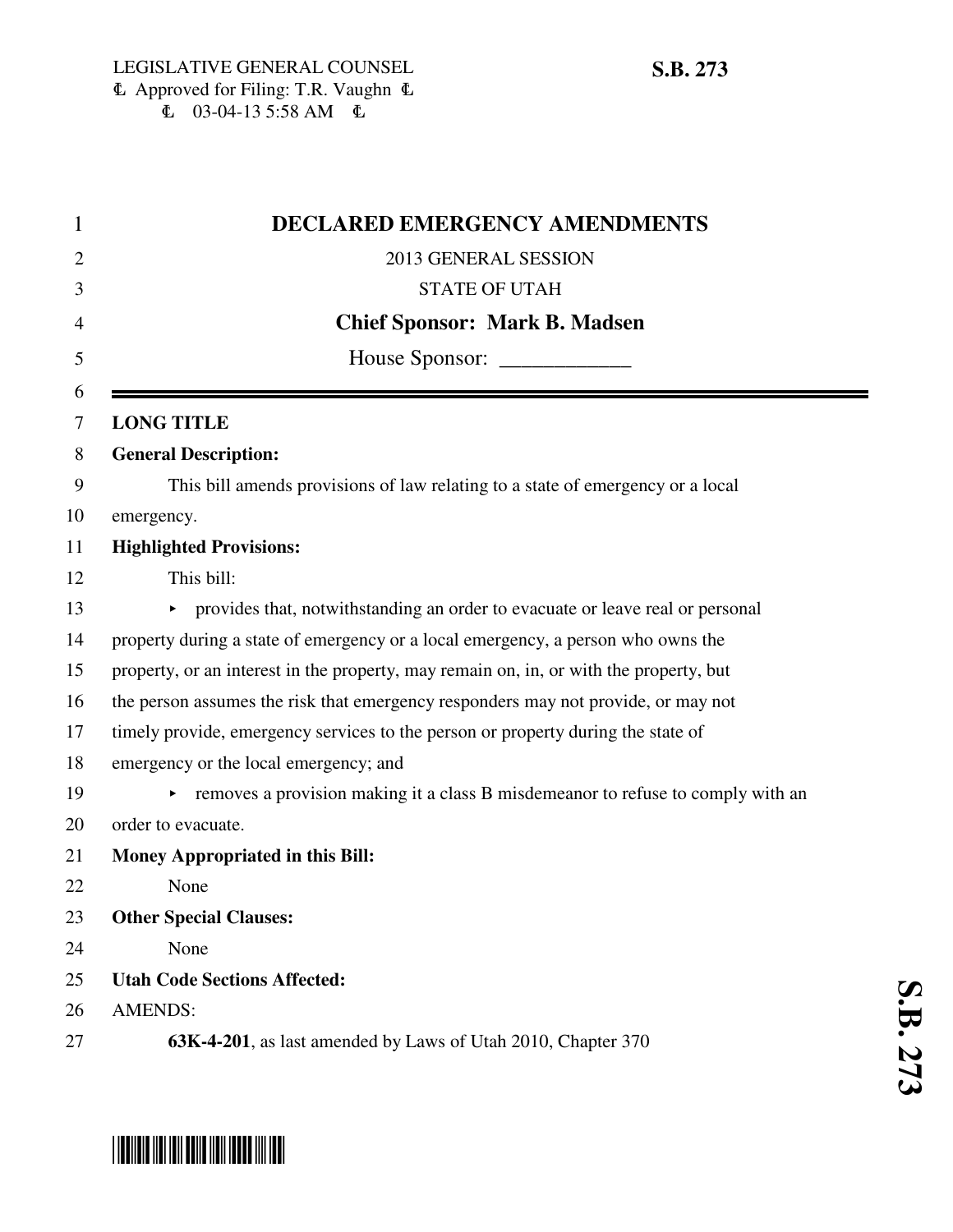| 63K-4-202, as renumbered and amended by Laws of Utah 2008, Chapter 382                              |
|-----------------------------------------------------------------------------------------------------|
| <b>76-8-317</b> , as last amended by Laws of Utah 2010, Chapter 370                                 |
| Be it enacted by the Legislature of the state of Utah:                                              |
| Section 1. Section 63K-4-201 is amended to read:                                                    |
| 63K-4-201. Authority of governor -- Federal assistance -- Fraud or willful                          |
| misstatement in application for financial assistance -- Penalty.                                    |
| (1) In addition to any other authorities conferred upon the governor, if the governor               |
| issues an executive order declaring a state of emergency, the governor may:                         |
| (a) utilize all available resources of state government as reasonably necessary to cope             |
| with a state of emergency;                                                                          |
| (b) employ measures and give direction to state and local officers and agencies which               |
| are reasonable and necessary for the purpose of securing compliance with the provisions of this     |
| act and with orders, rules and regulations made pursuant to this act;                               |
| (c) recommend and advise the evacuation of all or part of the population from any                   |
| stricken or threatened area within the state if necessary for the preservation of life;             |
| (d) recommend routes, modes of transportation, and destination in connection with                   |
| evacuation;                                                                                         |
| (e) in connection with evacuation, suspend or limit the sale, dispensing, or                        |
| transportation of alcoholic beverages, explosives, and combustibles, not to include the lawful      |
| bearing of arms;                                                                                    |
| (f) control ingress and egress to and from a disaster area, the movement of persons                 |
| within the area, and recommend the occupancy or evacuation of premises in a disaster area;          |
| (g) clear or remove from publicly or privately owned land or water debris or wreckage               |
| that is an immediate threat to public health, public safety, or private property, including         |
| allowing an employee of a state department or agency designated by the governor to enter upon       |
| private land or waters and perform any tasks necessary for the removal or clearance operation if    |
| the political subdivision, corporation, organization, or individual that is affected by the removal |
| of the debris or wreckage:                                                                          |
| (i) presents an unconditional authorization for removal of the debris or wreckage from              |

58 private property; and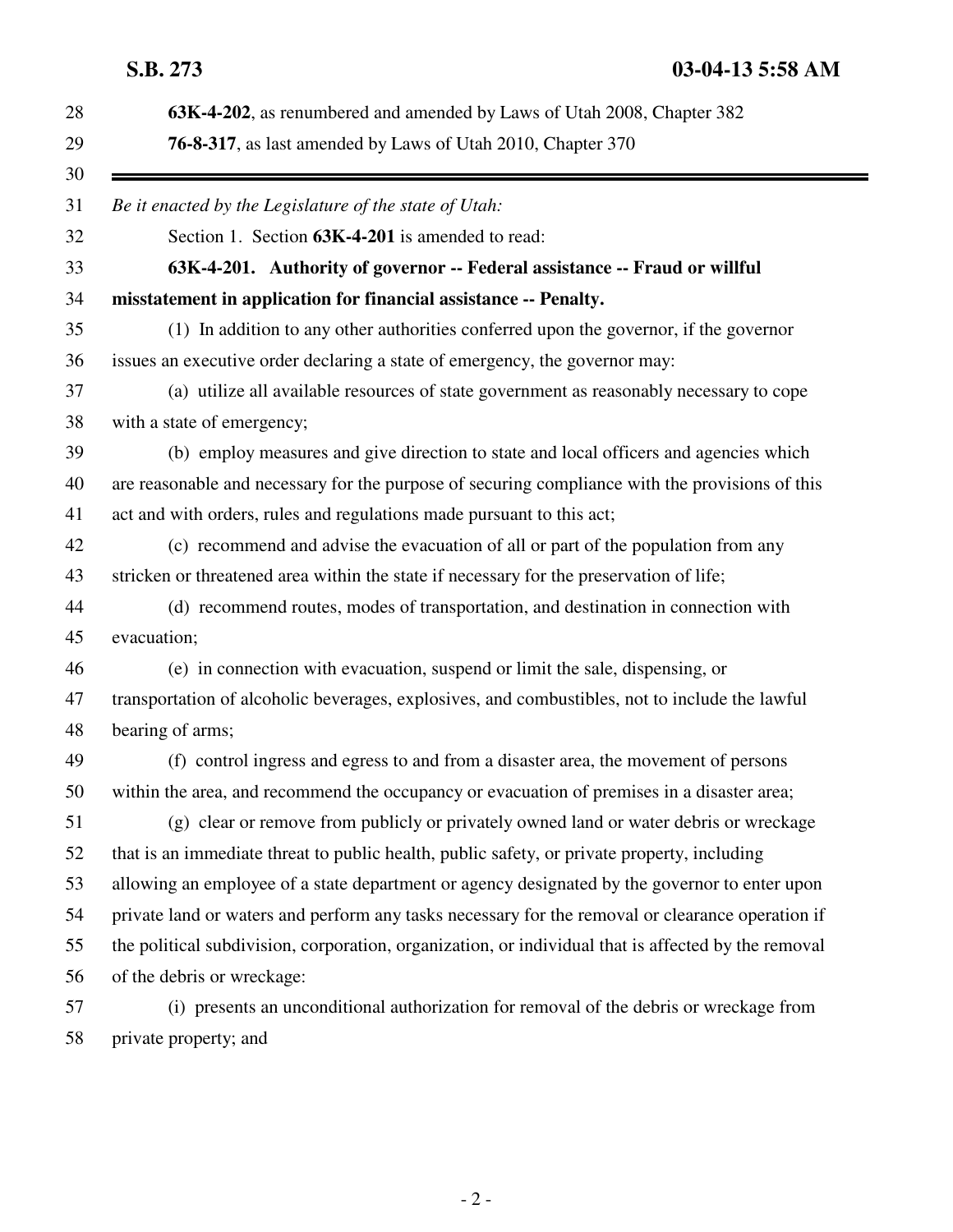### **03-04-13 5:58 AM S.B. 273**

59 (ii) agrees to indemnify the state against any claim arising from the removal of the 60 debris or wreckage; 61 (h) enter into agreement with any agency of the United States: 62 (i) for temporary housing units to be occupied by victims of a state of emergency or 63 persons who assist victims of a state of emergency; and 64 (ii) to make the housing units described in Subsection  $(1)(h)(i)$  available to a political 65 subdivision of this state; 66 (i) assist any political subdivision of this state to acquire sites and utilities necessary for 67 temporary housing units described in Subsection  $(1)(h)(i)$  by passing through any funds made 68 available to the governor by an agency of the United States for this purpose; 69 (j) subject to Sections 63K-4-401 and 63K-4-406, temporarily suspend or modify by 70 executive order, during the state of emergency, any public health, safety, zoning, transportation, 71 or other requirement of a statute or administrative rule within this state if such action is 72 essential to provide temporary housing described in Subsection (1)(h)(i); 73 (k) upon determination that a political subdivision of the state will suffer a substantial 74 loss of tax and other revenues because of a state of emergency and the political subdivision so 75 affected has demonstrated a need for financial assistance to perform its governmental 76 functions, in accordance with Utah Constitution, Article XIV, Sections 3 and 4, and Section 77 10-8-6: 78 (i) apply to the federal government for a loan on behalf of the political subdivision if 79 the amount of the loan that the governor applies for does not exceed 25% of the annual 80 operating budget of the political subdivision for the fiscal year in which the state of emergency 81 occurs; and 82 (ii) receive and disburse the amount of the loan to the political subdivision; 83 (l) accept funds from the federal government and make grants to any political 84 subdivision for the purpose of removing debris or wreckage from publicly owned land or 85 water; 86 (m) upon determination that financial assistance is essential to meet expenses related to 87 a state of emergency of individuals or families adversely affected by the state of emergency that 88 cannot be sufficiently met from other means of assistance, apply for, accept, and expend a grant 89 by the federal government to fund the financial assistance, subject to the terms and conditions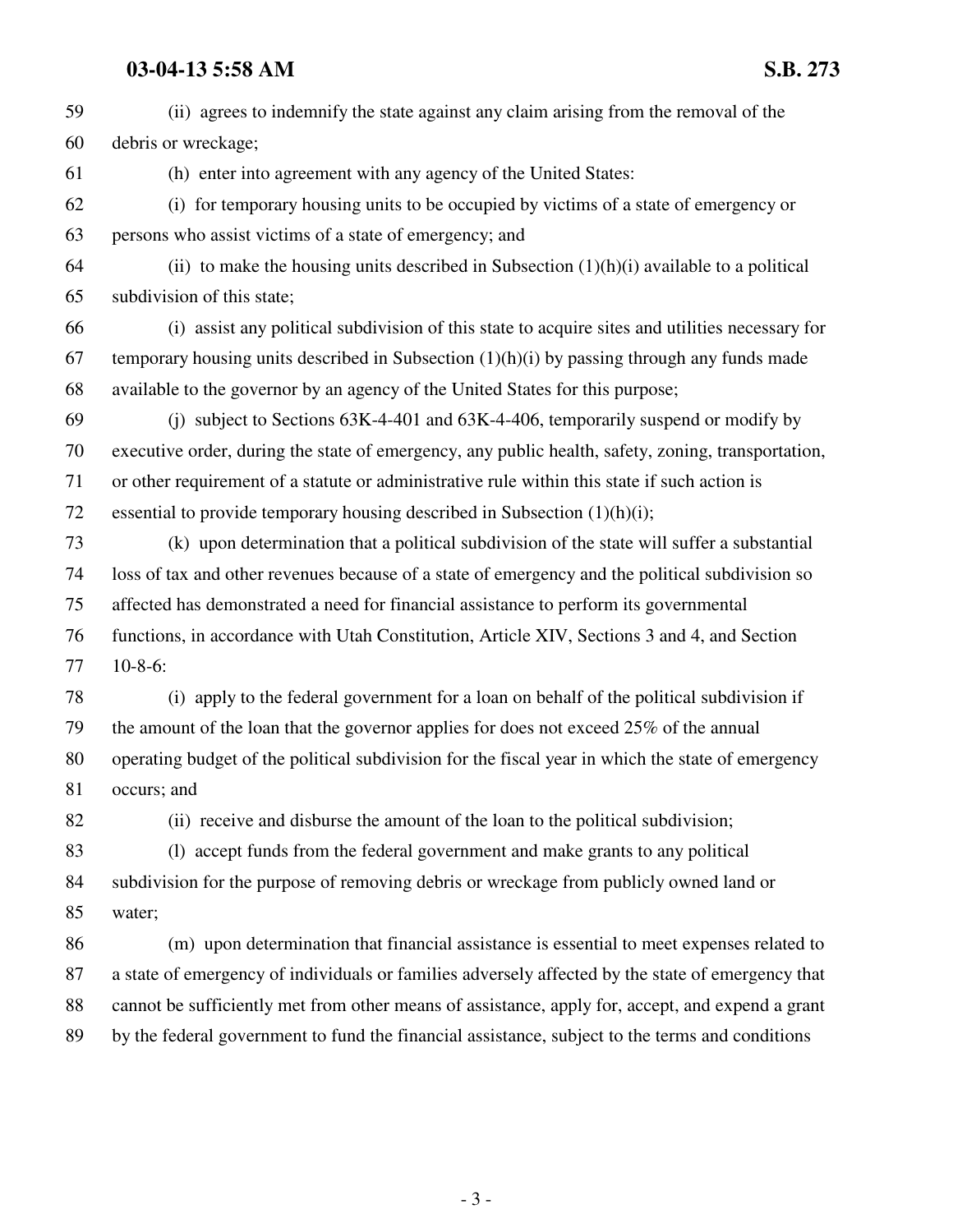90 imposed upon the grant; or 91 (n) recommend to the Legislature other actions the governor considers to be necessary 92 to address a state of emergency. 93 (2) A person who fraudulently or willfully makes a misstatement of fact in connection 94 with an application for financial assistance under this section shall, upon conviction of each 95 offense, be subject to a fine of not more than \$5,000 or imprisonment for not more than one 96 year, or both. 97 (3) (a) Notwithstanding an order to evacuate or leave real or personal property under 98 this section, a person who owns the property, or an interest in the property, may remain on, in, 99 or with the property. 100 (b) A person who chooses to remain on, in, or with property under Subsection (3)(a) 101 assumes the risk that emergency responders may not provide, or may not timely provide, 102 emergency services to the person or the property during a state of emergency. 103 Section 2. Section **63K-4-202** is amended to read: 104 **63K-4-202. Authority of chief executive officers of political subdivisions --** 105 **Ordering of evacuations.** 106 (1) (a) In order to protect life and property when a state of emergency or local 107 emergency has been declared, the chief executive officer of each political subdivision of the 108 state is authorized to: 109 (i) carry out, in the chief executive officer's jurisdiction, the measures as may be 110 ordered by the governor under this chapter; and 111 (ii) take any additional measures the chief executive officer may consider necessary, 112 subject to the limitations and provisions of this chapter. 113 (b) The chief executive officer may not take an action that is inconsistent with any 114 order, rule, regulation, or action of the governor. 115 (2) When a state of emergency or local emergency is declared, the authority of the chief 116 executive officer includes: 117 (a) utilizing all available resources of the political subdivision as reasonably necessary 118 to manage a state of emergency or local emergency; 119 (b) employing measures and giving direction to local officers and agencies which are 120 reasonable and necessary for the purpose of securing compliance with the provisions of this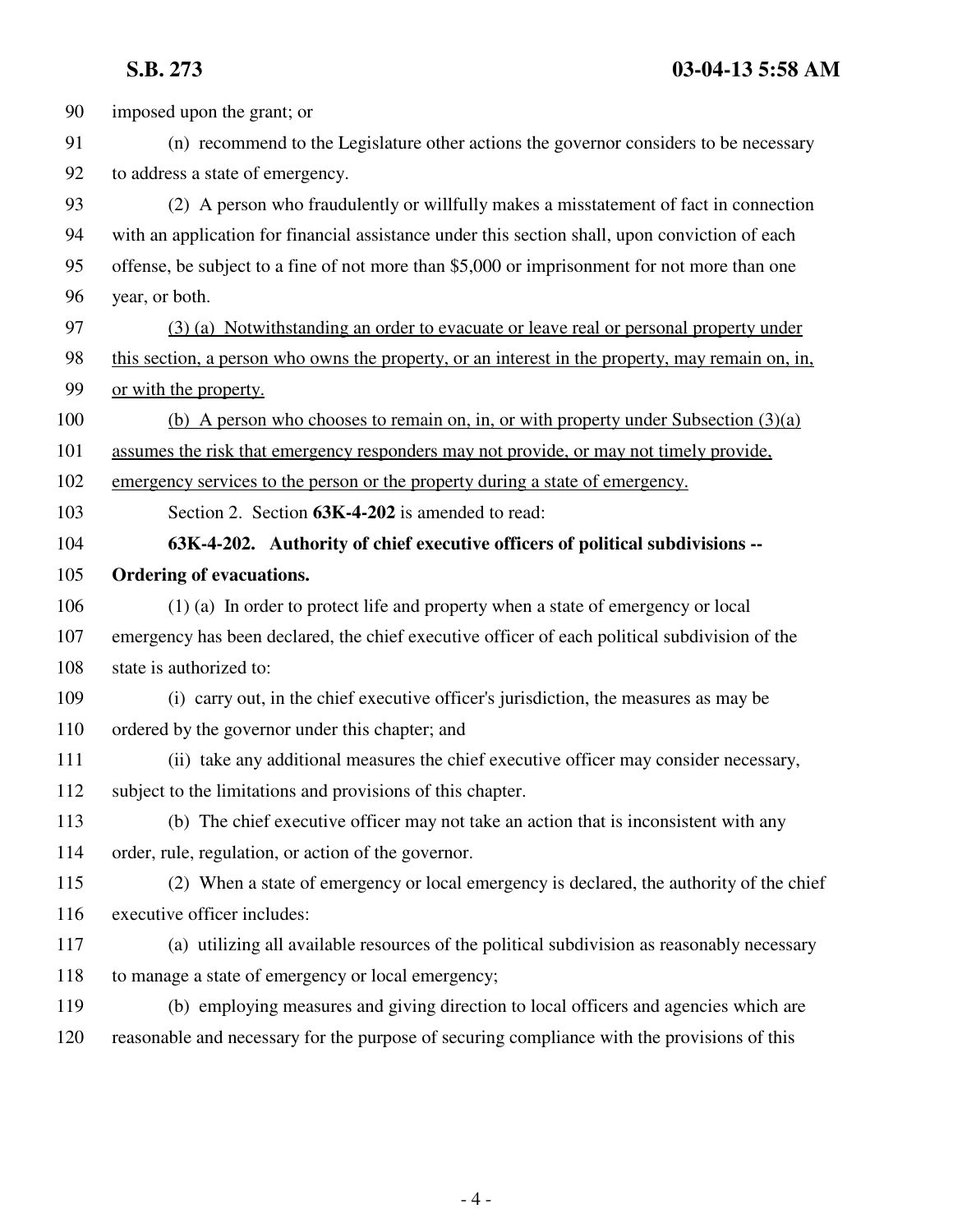## **03-04-13 5:58 AM S.B. 273**

121 chapter and with orders, rules, and regulations made under this chapter; 122 (c) if necessary for the preservation of life, issuing an order for the evacuation of all or 123 part of the population from any stricken or threatened area within the political subdivision; 124 (d) recommending routes, modes of transportation, and destinations in relation to an 125 evacuation; 126 (e) suspending or limiting the sale, dispensing, or transportation of alcoholic beverages, 127 explosives, and combustibles in relation to an evacuation, except that the chief executive 128 officer may not restrict the lawful bearing of arms; 129 (f) controlling ingress and egress to and from a disaster area, controlling the movement 130 of persons within a disaster area, and ordering the occupancy or evacuation of premises in a 131 disaster area; 132 (g) clearing or removing debris or wreckage that may threaten public health, public 133 safety, or private property from publicly or privately owned land or waters, except that where 134 there is no immediate threat to public health or safety, the chief executive officer shall not 135 exercise this authority in relation to privately owned land or waters unless: 136 (i) the owner authorizes the employees of designated local agencies to enter upon the 137 private land or waters to perform any tasks necessary for the removal or clearance; and 138 (ii) the owner provides an unconditional authorization for removal of the debris or 139 wreckage and agrees to indemnify the local and state government against any claim arising 140 from the removal; and 141 (h) invoking the provisions of any mutual aid agreement entered into by the political 142 subdivision. 143 (3) (a) If the chief executive is unavailable to issue an order for evacuation under 144 Subsection (2)(c), the chief law enforcement officer having jurisdiction for the area may issue 145 an urgent order for evacuation, for a period not to exceed 36 hours, if the order is necessary for 146 the preservation of life. 147 (b) The chief executive officer may ratify, modify, or revoke the chief law enforcement 148 officer's order. 149 (4) Notice of an order or the ratification, modification, or revocation of an order issued 150 under this section shall be: 151 (a) given to the persons within the jurisdiction by the most effective and reasonable

- 5 -